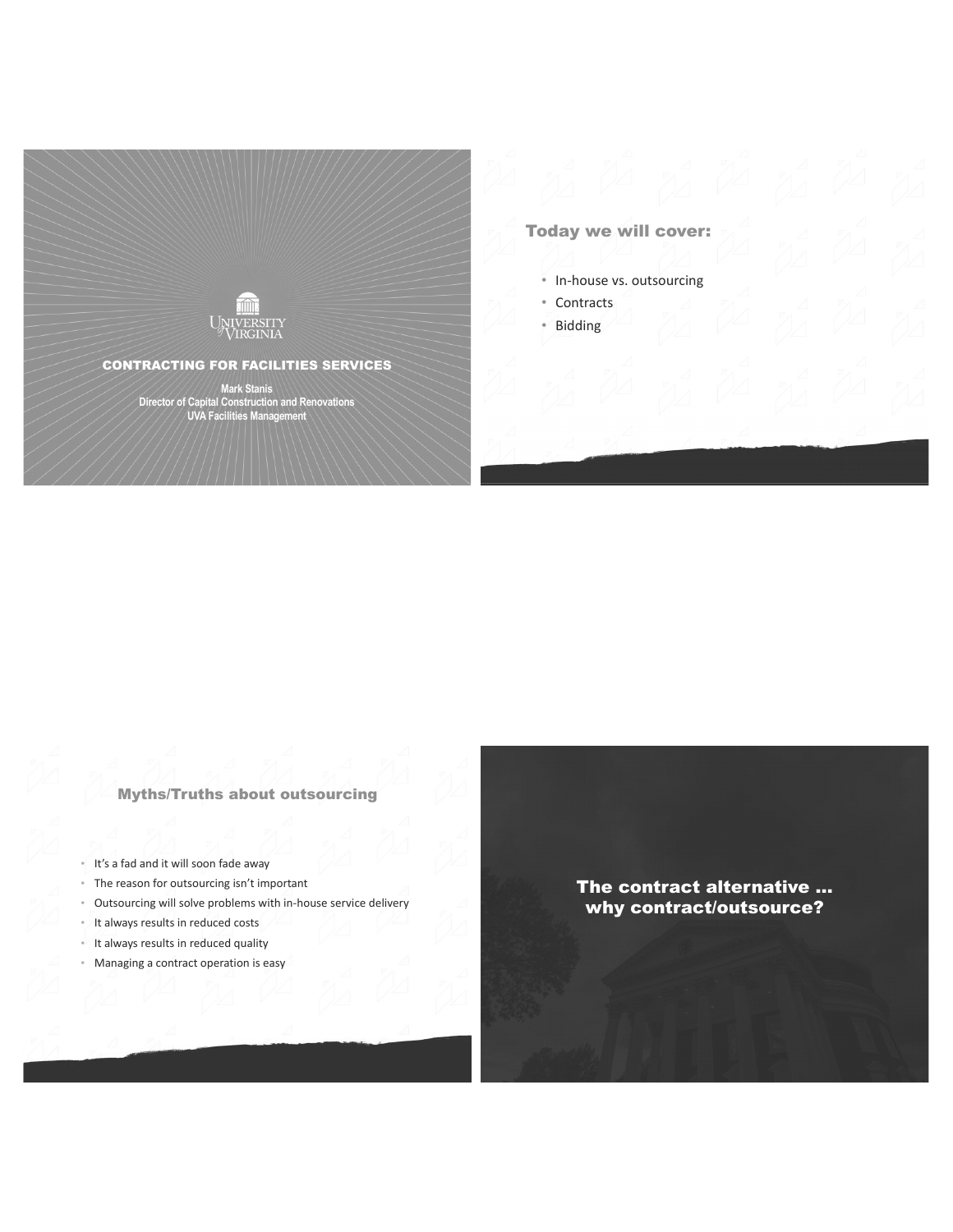# **Management approach to improve**

Operational · Managerial · Fiscal

**Reaction to crisis or** economic pressure

- Quality of customer service
- Fiscal performance
- Resource utilization

**In-house performance VS Contracting for services** 

# **Group activity**

At your tables, list:

- 1-2 advantages of keeping services in-house
- 1-2 advantages to outsource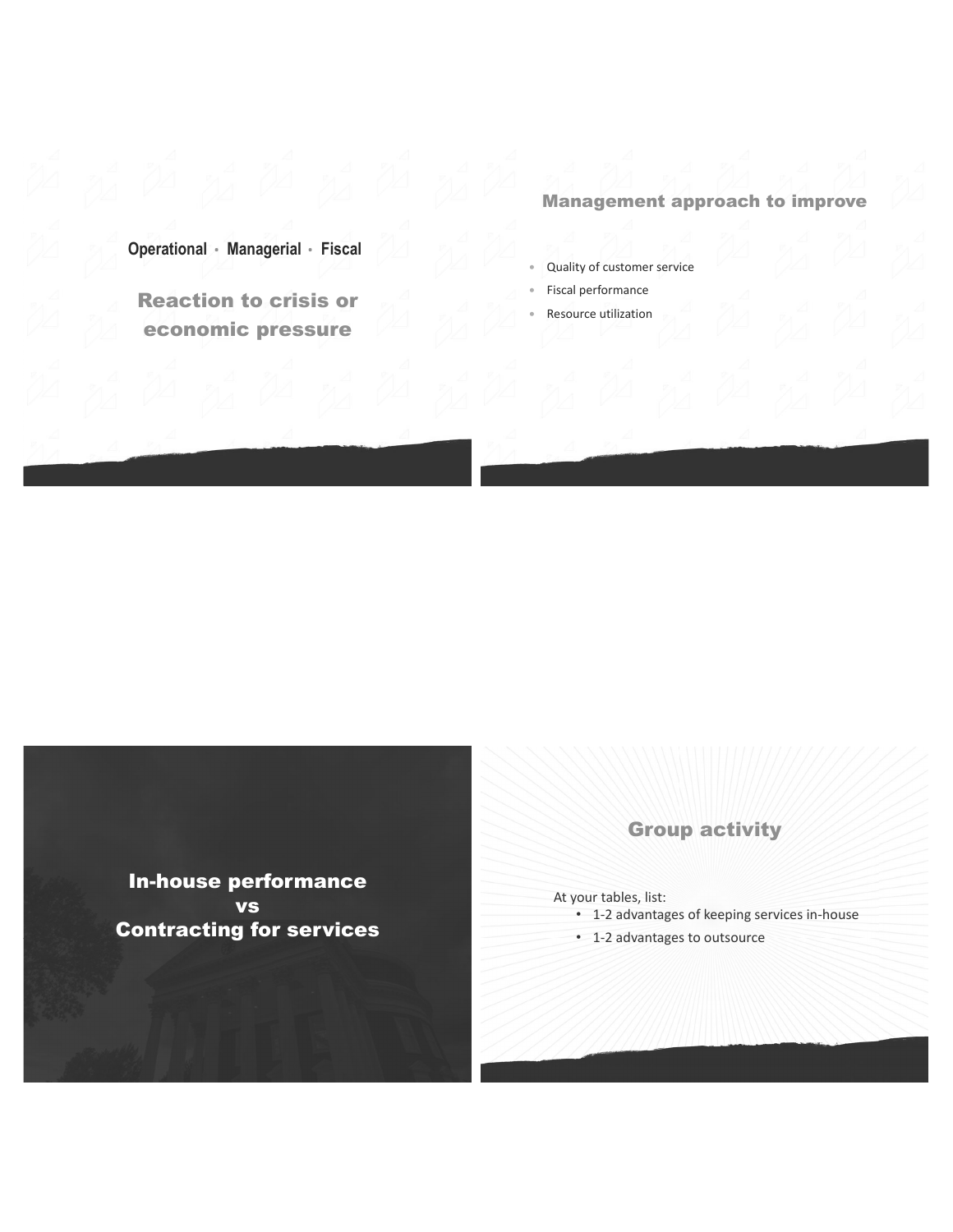## **In-house advantages**

- Continuity
- Staff loyalty and dedication
- Flexibility in staff utilization  $\alpha$  .
- · Emergency response capability
- Lower costs (sometimes)
- · Responsiveness
- Quality of work / pride
- Security · Mutual trust
- Customer interaction
- 
- 
- 
- Organizational cohesiveness
- · Knowledge transfer

## **Contract advantages**

Avoid capital costs

required services

Obtain specialized or infrequently

Meet peak workload demands

large, specialized organization

Obtain management resources of a

Lower costs (sometimes)

- Volume purchasing power
- Avoid inventory requirements  $\epsilon$
- Eliminate support space requirements
- Greater flexibility in adjusting to changing service level needs
- Avoid personnel management requirements

## **Contract alternatives/considerations**

- Public/private
- Procurement delegation
- Urban/rural
- Union/non-union
- Economic climate  $\alpha^{\dagger}$

**Contracting Facilities Management Services**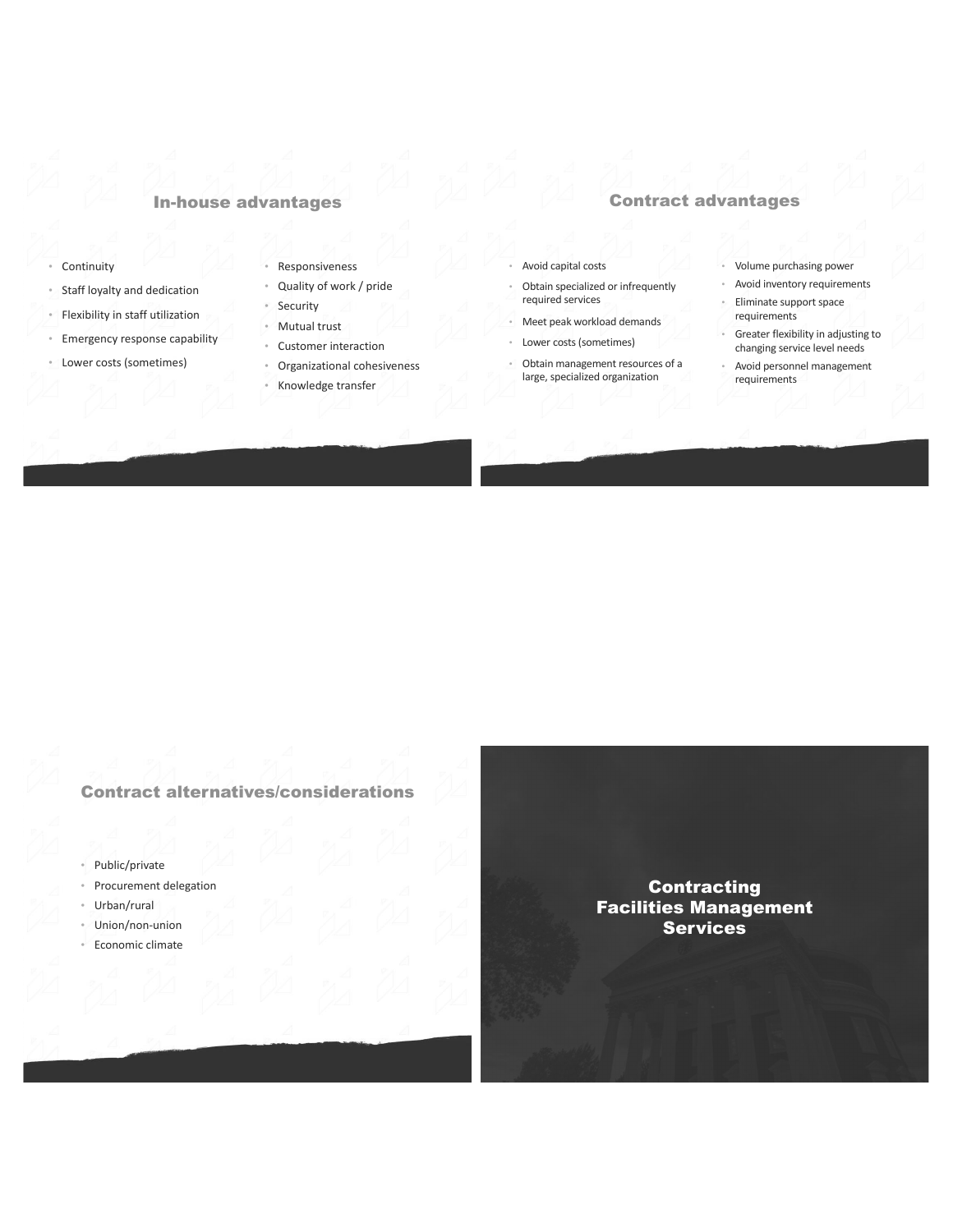## **Professional Services**

Planning and Design

Architectural and Engineering Consulting Project and Construction Management

Professional Studies

## **Construction Services**

New construction

Renovation

Major maintenance and repair

Improvements

### **Operations & Maintenance Services**

- Grounds maintenance
- Snow removal  $\overline{\phantom{a}}$
- Custodial services  $\overline{\phantom{a}}$
- Pest control  $^{\circ}$
- Transportation services  $\circ$
- Refuse collection and disposal  $^\circ$
- Paving
- Painting services
- **HVAC** services
- · Elevator maintenance and inspection
- · Asbestos abatement
- · Facilities and equipment PM and maintenance services
- Plant operations
	- Management of a particular function or operation
- Management of entire Facilities c Management function

**Discussion:** 

Institutions that have tried and/or currently outsourcing their contract services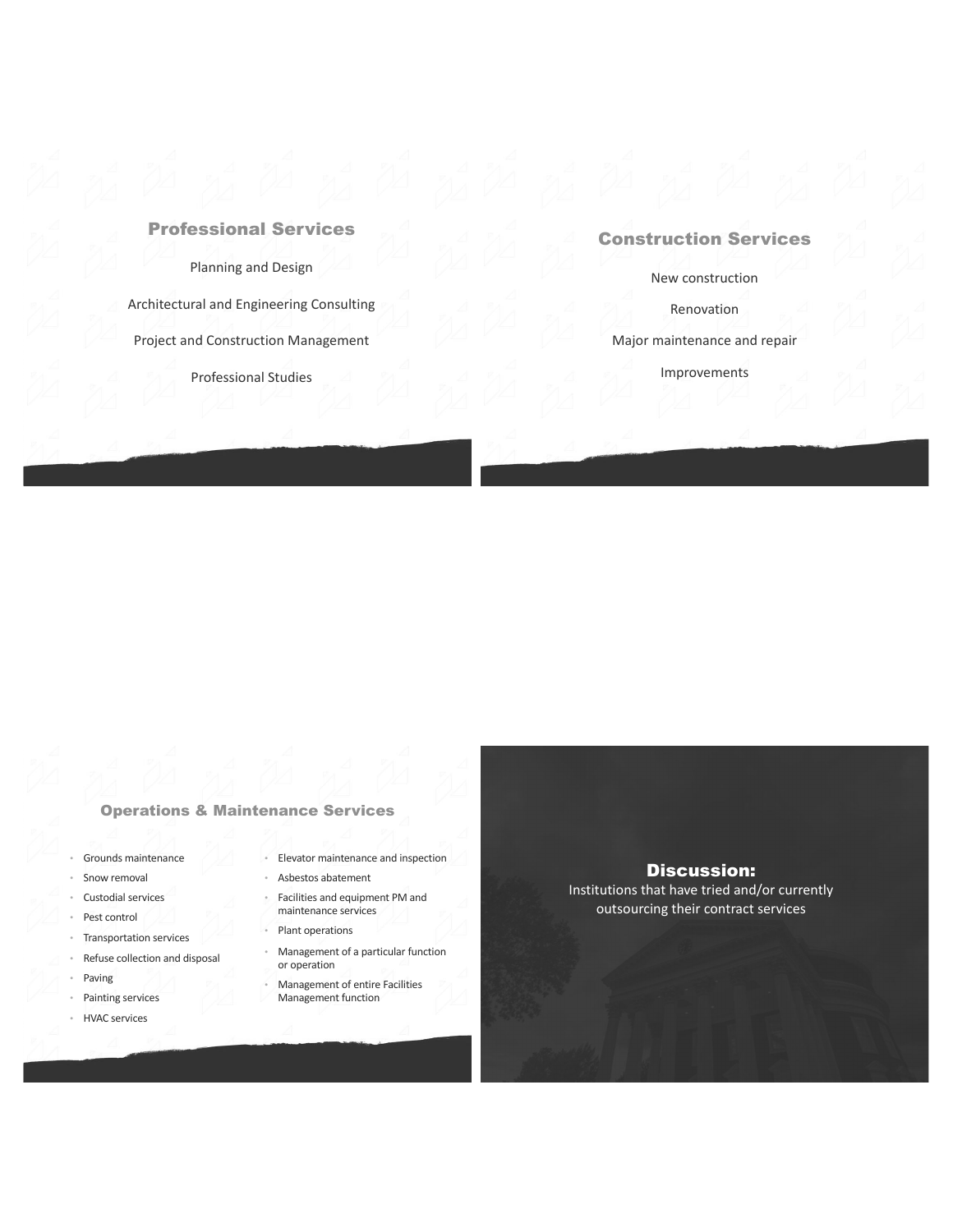## Value: attributed or relative worth, merit or usefulness

- · Financial
- Logistical  $\ddot{\phantom{0}}$
- Quality  $\ddot{\phantom{0}}$
- Ethical  $\sigma_{\rm c}$
- Collaborative
- Customer satisfaction
- · Trust
- Importance
- Timeliness



# **CONTRACT**

An agreement between two or more persons or parties to do or not to do something.

# **Essential elements of a binding contract**

- An agreement (offer and acceptance)
- Voluntarily entered into
- By parties having capacity to contract
- Supported by consideration  $\ddot{\phantom{0}}$
- To do a legal act or acts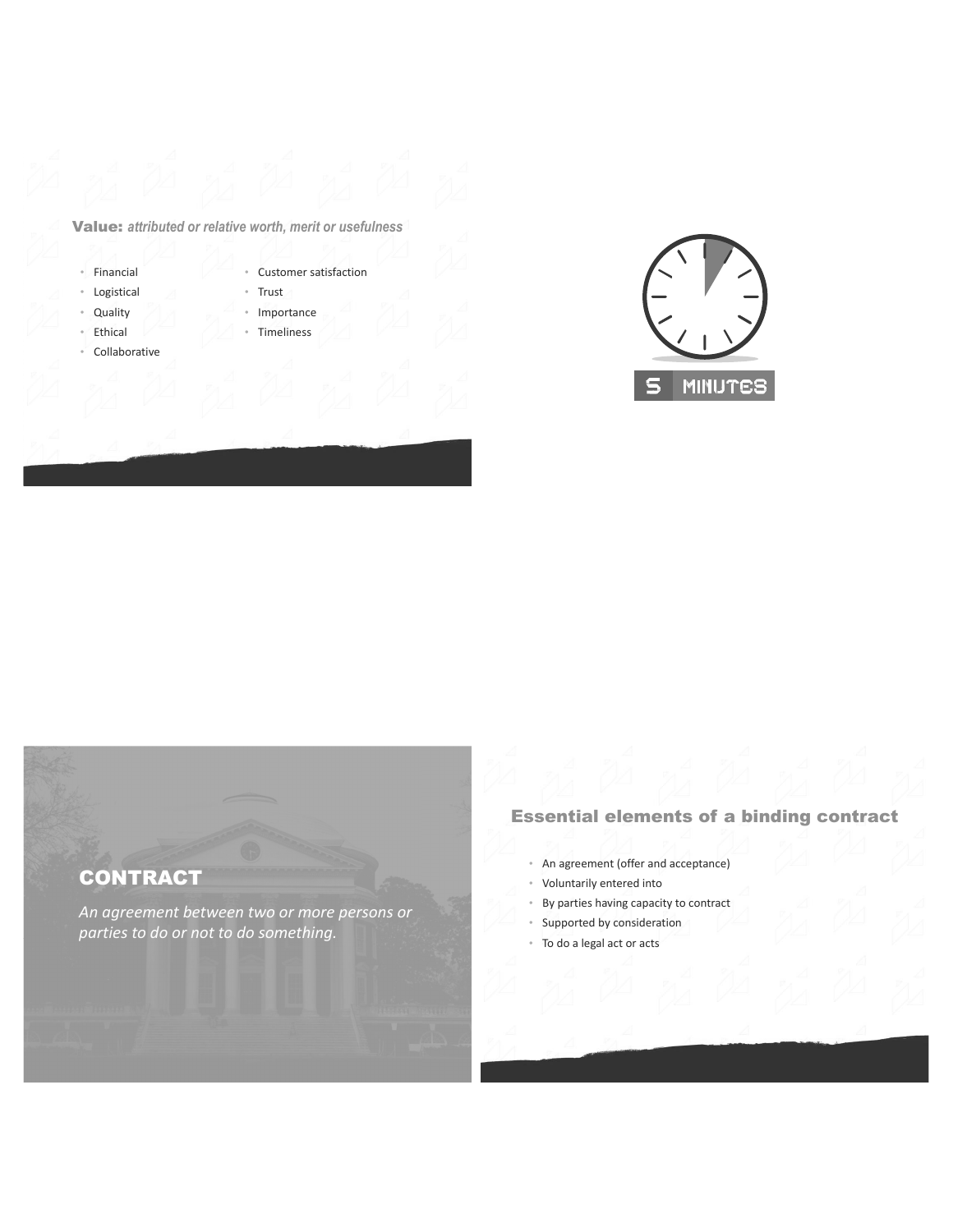# **Basic documentation**

- Specific goods or services to be provided
- Required performance and quality
- Delivery requirements and schedule
- Consideration to be paid and related terms or conditions

# **Contractual Procurement** procedures

# **Competitive bidding (IFB)**

Compete solely on basis of price

Award to responsive and responsible contractor with lowest offer

# **Competitive negotiation (RFP)**

Qualitative evaluation

Negotiate on basis of specific selection criteria

May or may not include price

Mandatory/preferred terms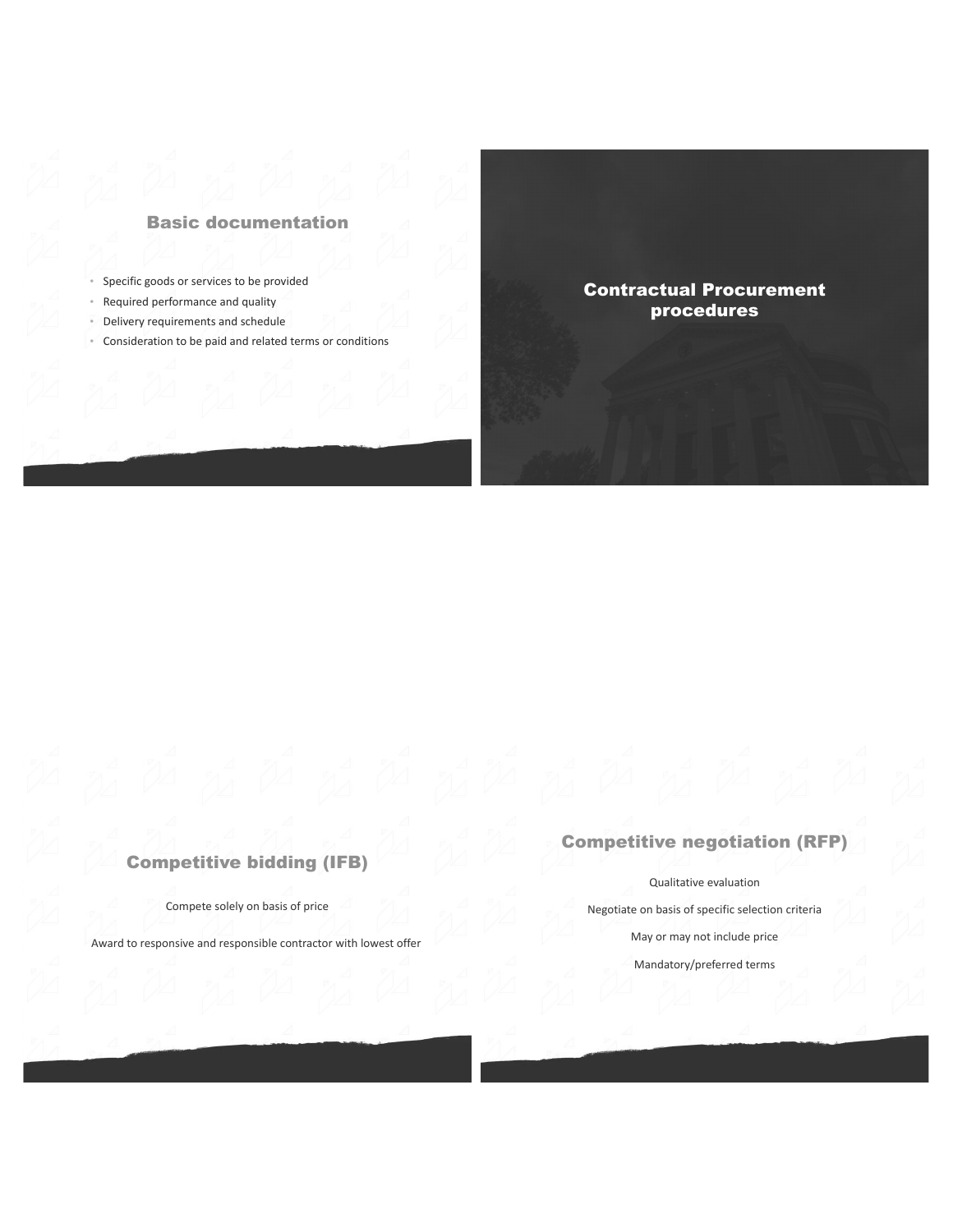# **RFP Score sheet**

| FIRM:                  |                                                                                                                |              |              |
|------------------------|----------------------------------------------------------------------------------------------------------------|--------------|--------------|
|                        | EVALUATOR: WE ARRIVE THE STATE OF THE STATE OF THE STATE OF THE STATE OF THE STATE OF THE STATE OF THE STATE O |              |              |
| DATE:                  |                                                                                                                |              |              |
| <b>CRITERIA</b>        | <b>PROPOSED</b>                                                                                                | <b>SCORE</b> |              |
|                        | WEIGHT                                                                                                         | $1 - 10$     | <b>SCORE</b> |
|                        | 15                                                                                                             |              | WEIGHTED     |
| 1. Schedule<br>2. Cost | 50                                                                                                             |              |              |
| 3. Performance Plan    | 20                                                                                                             |              |              |
| 4. Project Team        | ς                                                                                                              |              |              |

# **Negotiated or "Sole Source" contract**

Direct negotiation with single vendor Justification required in public sector

# **Defining contractual requirements**

#### **Must define**

- What we want
- How much
- Standards of quality and performance
- · When

## Can do this by:

- · Plans/specifications
- Statement of performance objectives or standards
- General statement of requirements

# **Obtaining offers**

#### Advertisement

#### Solicitation

Pre-bid /pre-proposal meeting

#### Addenda

Type of offer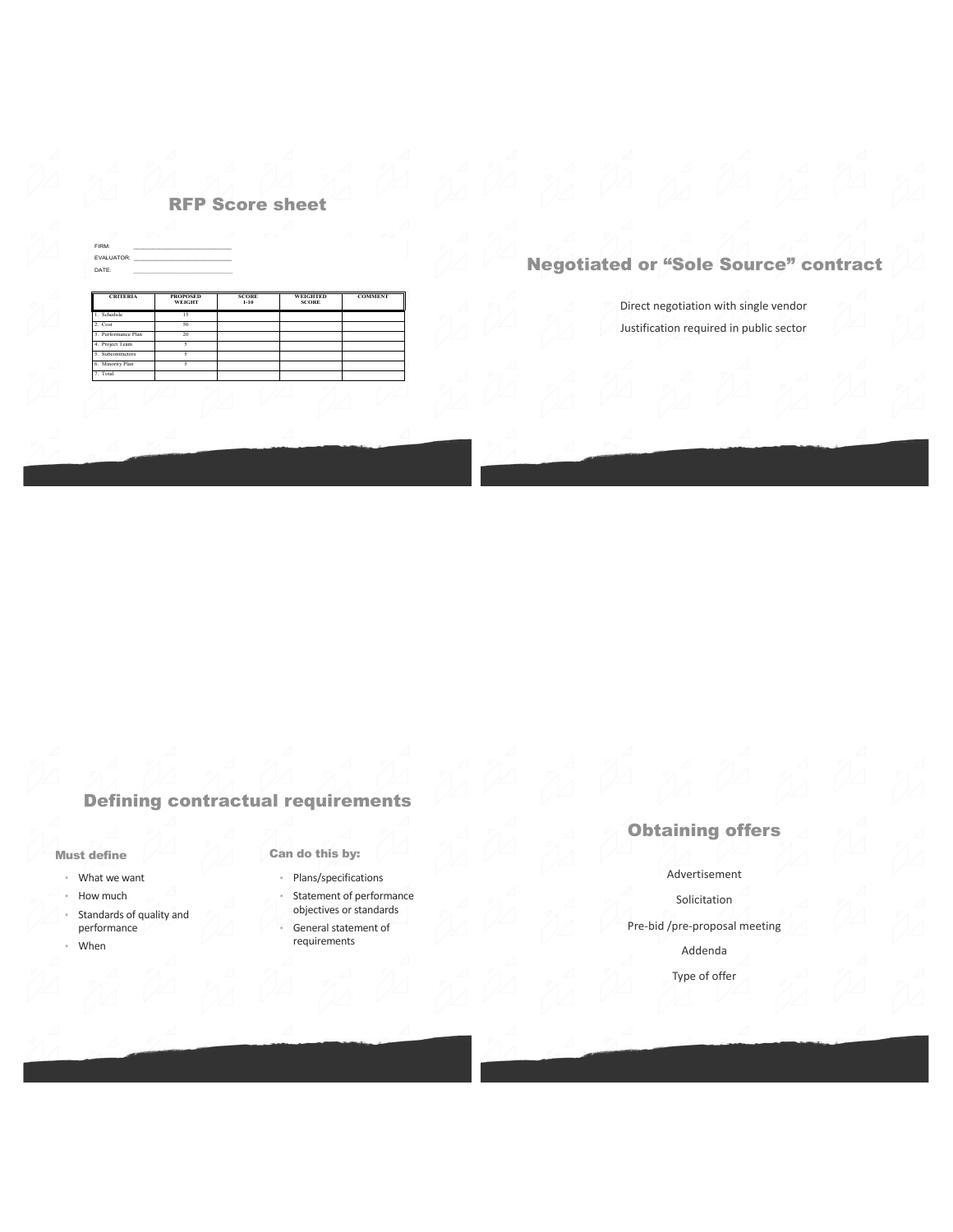# **Formal contract**

Plans and/or specifications Request for bid/proposal document Contractor's offer/proposal **Bonds** 

Terms or conditions negotiated following selection of contractor

## **Contract management**

Contract Administrator Pre-performance conference Inspection procedures Performance incentives/penalties Payment Claims and disputes procedures Renewal procedure

#### **In-house services**

**Perceived advantages** 

- Loyalty
- Dedication
- Commitment
- Continuity
- Responsiveness
- Flexibility
- Quality
- <sup>\*</sup> "Corporate knowledge"

**Perceived disadvantages** 

- · "It takes too long"
- "It costs too much"
- "My neighbor is a and he could have done it in half the time"
- To be successful, an institution's decision process needs to be ...
	- Performed within the context of the institution's mission and culture
- Seen as a strategic choice
- Consultative and inclusive of customers, functional area specialists and administrators
- Able to qualitatively and quantitatively define the institution's requirements for the functional area's performance
- Balanced and cognizant of all management/operating alternatives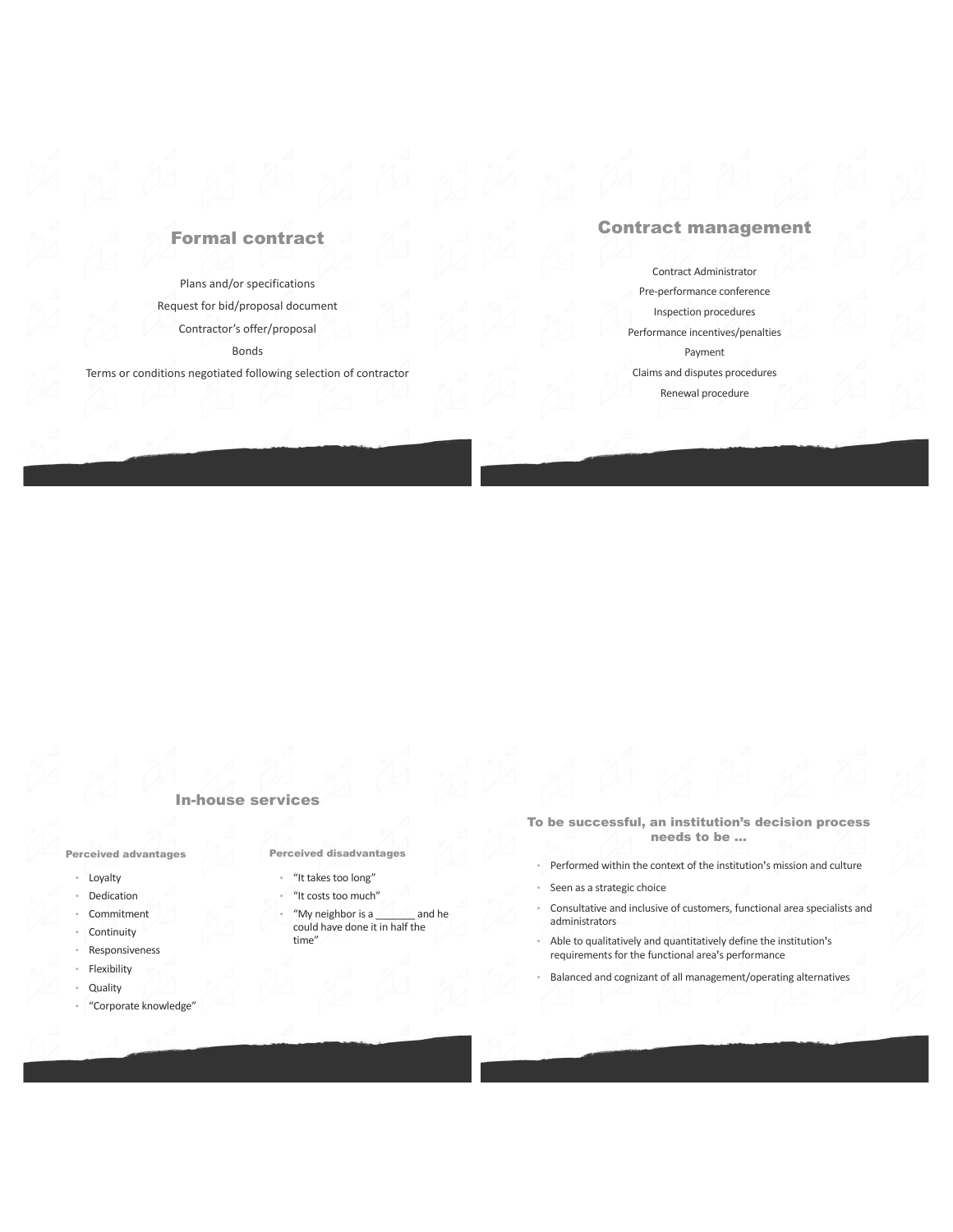# At the end of the day ...

"Only the provision of a service can be contracted for, not the responsibility for it."

"In the eyes of the consumer, the ultimate accountability will always rest with the institution.

**University of Virginia** "Make/Buy Competitive Procurement"

David Osborne, Reinventing Government:

"Whenever possible, inject competition into public service."

Jim Flanagan, city auditor, Phoenix:

"The most important distinction is not public vs. private, it is monopoly vs. competition. Where there is competition, you get better results, more cost-consciousness and superior service delivery."

#### **Goals of "Make/Buy"**

- Assure ourselves, and our customers, that services are being provided in the most economical method.
- Use competition to enhance cost consciousness, productivity, and customer service of our internal work force.
- Use greater competition to enhance competitiveness and customer service of the private sector.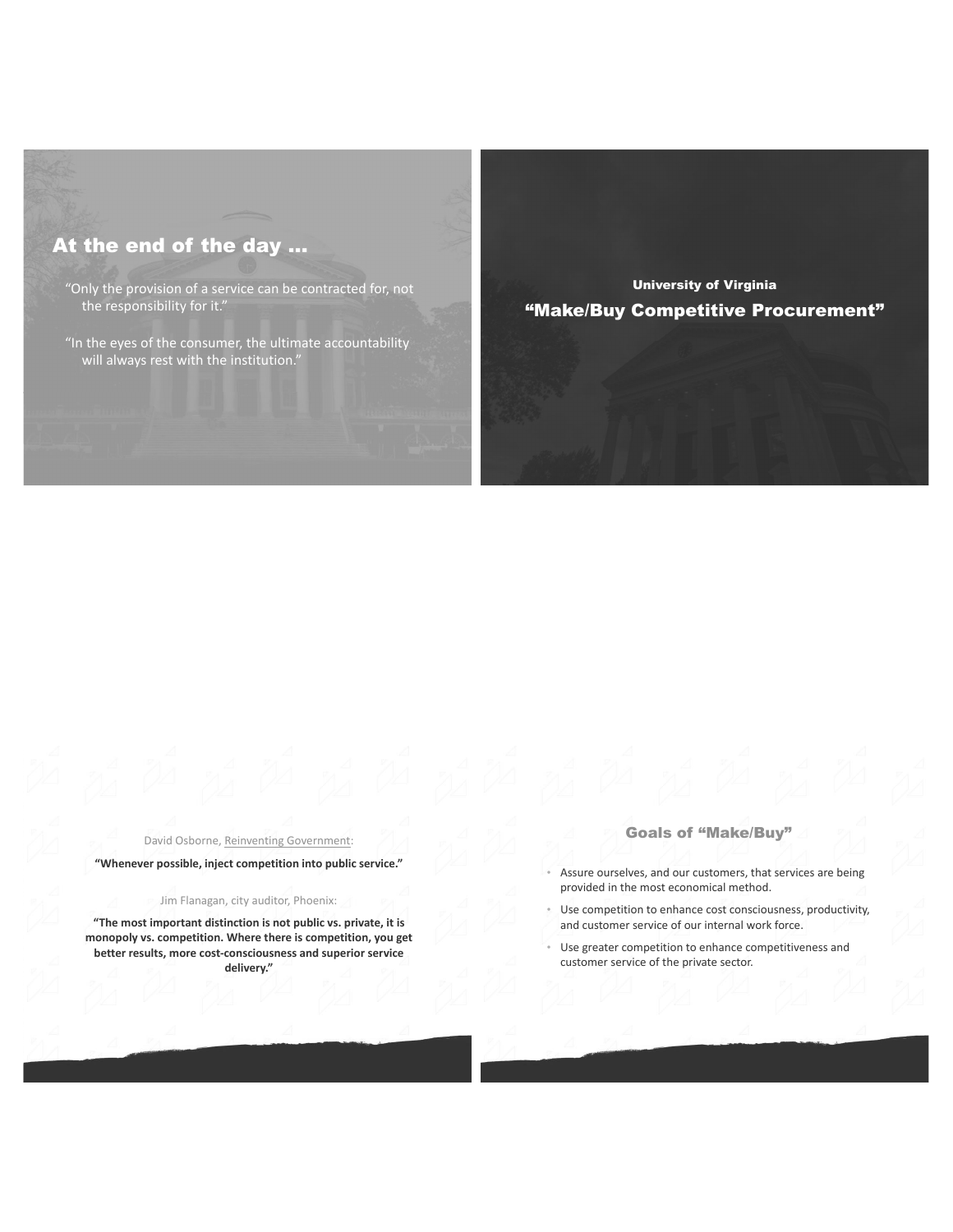

There is a contract alternative Understand the advantages and disadvantages of the alternatives Understand contracting principles Recognize perceptions/seek reality Inject competition

**Various sources on outsourcing** 

http://www.hcs.harvard.edu/pslm/livingwage/outsourcing.pdf

http://www.theeagle.com/news/local/texas-a-m-staff-council-updated-on-status-of-<br>outsourced/article\_ea25e7fd-e33a-5908-b435-35f9940e971b.html

http://www.acui.org/publications/bulletin/article.aspx?issue=448&id=2298

http://www.chem.info/article/2014/05/pros-cons-outsourced-vs-house-maintenance

http://www.utdailybeacon.com/news/ut-facilities-chancellor-slams-privatization-proposal/article\_d16b394ed074-11e5-b923-1f7634b44458.html

http://www.knoxnews.com/story/news/education/2017/10/13/outsourcing-would-save-university-<br>tennessee-6-8-million-proposal-savs/758531001/?=FD

Various sources on outsourcing (cont.)

https://www.universitybusiness.com/article/outs-and-ins-facility-managment

https://today.tamu.edu/2015/07/30/texas-am-project-will-provide-hundreds-of-millions-of-dollars-foracademics-and-research/

https://www.insidetrack.com/the-outsourced-college/

https://www.usnews.com/news/best-states/tennessee/articles/2017-10-19/outsourcing-bid-at-tennesseeuniversity-would-cost-more

https://www.thelantern.com/2013/12/50-year-agreement-osus-483m-parking-deal-stands-alone-amongschools-year-1/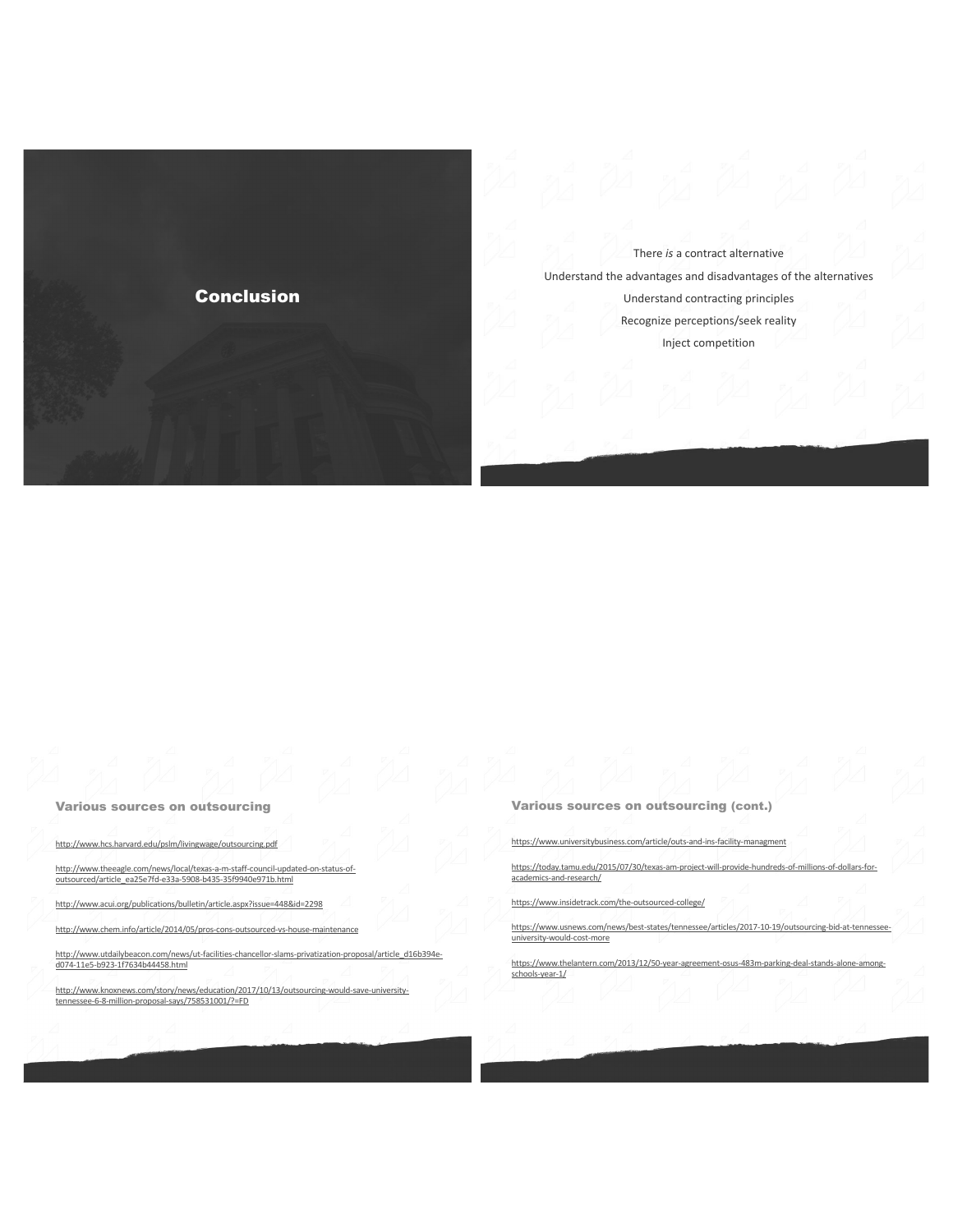# **AIA<br>Continuing<br>Education<br>Provider**

# **Explanation of AIA credits**

Credit(s) earned on completion of this course will be reported to American Institute of Architects (AIA) Continuing Education Session (CES) for AIA members.

Certificates of Completion for both AIA members and non-AIA members are available upon request.

This course is registered with AIA CES for continuing professional education. As such, it does not include content that may be deemed or construed to be an approval or endorsement by the AIA of any material of construction or any method or manner of handling, using, distributing, or dealing in<br>any material or product.

Questions related to specific materials, methods, and services will be addressed at the conclusion of this presentation.

> AIA **Continuing**<br>Education Provider

#### **Course description**

This course will present a discussion of the contract alternative, when/why to contract, the types of services that are commonly contracted for, and competition issues in maintenance management. It will include basic contracting principles, various types of procurement methods, and contract administration techniques. Participants will discuss effective service contract experiences.

Faculty: Mark Stanis



#### **Learning objectives**

- Discuss when and why to use a contractor for maintenance services
- Learn what services contractors offer
- Discuss basic contracting principles
- Discuss effective service contract experiences.